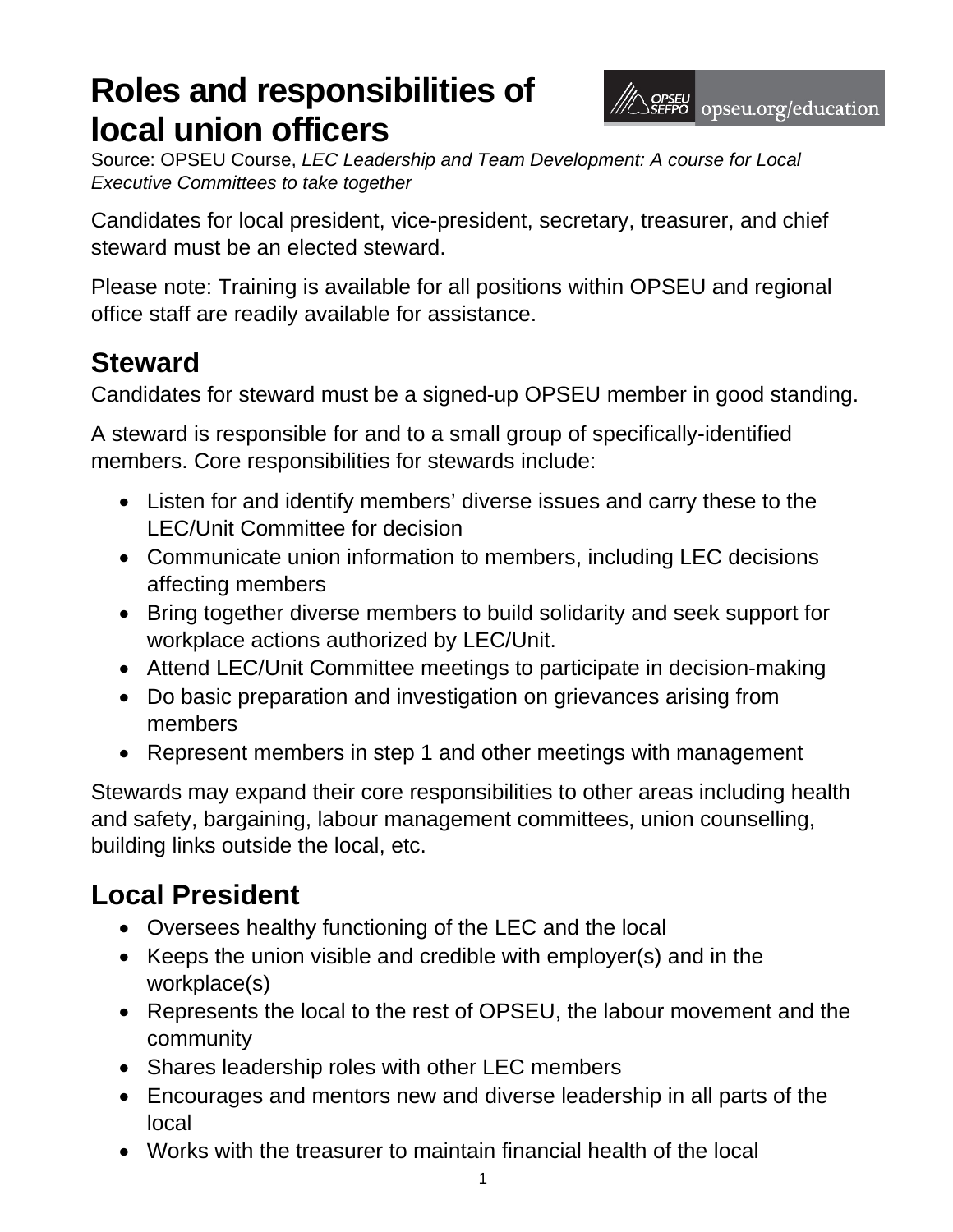Maintains and encourages communication between stewards, units, regional office and executive board members

### **Vice-President**

- Provides support to the local president and other LEC members
- Actively shares the workload of the LEC in carrying out local action plans and programs
- Acts on behalf of the local president if absent

### **Secretary**

- Oversees the healthy day-to-day operations of the LEC and the local
- Documents decisions made by the LEC and the membership (minutes)
- Sends out information to the LEC and the membership (e.g. notices, memos and bulletins)
- Maintains current information helpful to the LEC's programs (e.g. membership info, participation in education, union and community resources)

### **Treasurer**

- Responsible for all financial transactions of the local
- Issues cheques and has signing authority
- Keeps financial records of the local
- Ensures that trustees have financial information in order to complete trustee audit reports
- Develops and presents an annual budget to LEC and membership reflecting the local's program priorities for the year

# **Chief Steward**

- Oversees, supports and mentors other stewards to do their jobs well
- Provides information, references and training to stewards, the LEC and members on representation issues
- Identifies, with stewards, common workplace issues to address with the employer, or for bargaining
- Keeps records of grievances for use of the membership in dealing with the employer
- Represents members through the higher levels of the grievance process